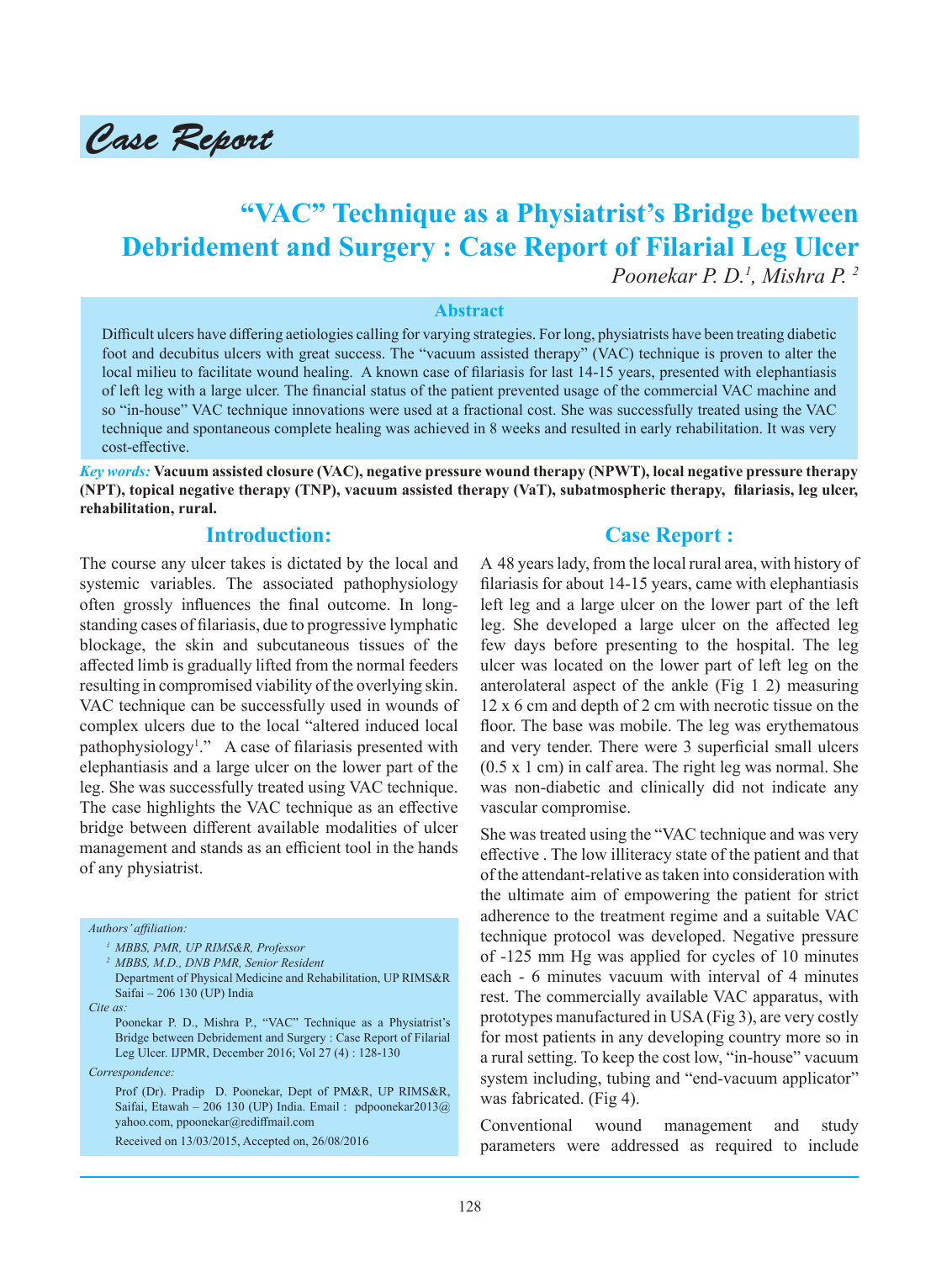base-line blood investigations, urine and blood biochemical parameters to assess the clinical status, and to treat associated comorbidities, if any. Repeated blood smears were tested for filariasis but were negative. Wound management protocol included weekly ulcer measurements and mapping (on sterile transparent plastic sheet), circumferential measurement of the leg girth at the mid-calf level (at a fixed point), regular wound culture and antibiotic sensitivity test, periodic photography of the local site with well place flexible measuring scales (to nullify any optical illusion in the size of the ulcer due to camera zoom-in or out status) and volumetric assessment done by POP paste. Radiological investigations indicated no bone or joint involvement. Doppler study was not conclusive due to the significant swelling in leg and ankle. Systemic therapy included right choice of antibiotics and other supportive multidrug therapy. Regular routine absorbent cotton-gauge saline sterile dressing was given and ensured it was in an air-tight environment for VAC therapy.

She was successfully treated using an "in-house" VAC technique only. With a treatment of 8 weeks by VAC technique, there was complete epithelisation over the wound (Fig 5). The patient was managed totally at a conservative level. The time period could be halved if she had agreed to SSTG at the right stage. The whole procedure was very cost-effective at approximate cost of Rs 60/- per day using usual sterile dressing material routinely obtained from the CCSD as in any hospital / ward and the indigenous VAC technique.

### **Discussion:**

There is no "ideal" method to treat difficult ulcers is proven by the fact that there are different treatment modalities practiced for treating difficult ulcers including different agents (local and systemic), electrotherapy, magnetotherapy, hyperbaric oxygen and even surgical intervention from SSTG to rotation flaps or even using microsurgery for "free / composite flaps". Each has its own financial burden and limited by the facilities locally available.

Since well proven use of VAC / NPWT by Fleischmann in 1993 on animal models<sup>1</sup> the concept took a clinical profile projected by Mullner *et al<sup>2</sup>*, Morykwas *et al<sup>3</sup>*, Deva et al<sup>4</sup>, and today VAC technique has evolved as a "alternative" method to treat wounds / ulcers . In general, VAC technique has been used for decubitus ulcers, diabetic foot ulcers, chronic wounds, flaps, grafts, complex wounds like sternotomy wounds, open abdomen wounds, acute wounds, adjuvant to SSTG, degloving injuries, chronic radiation wounds and

fasiotomy wounds <sup>4-11</sup>.

The success story of VAC technique lies in the altered topical physiology and the healing process. There is increased vascular flow at the local site<sup>3</sup>, inturn increased delivery of O2 and nutrients  $1$  and increased systemic medication infusion of cellular with immunological and combat components, decreased wound aedema<sup>4,5,11</sup>, and drainage of exudate<sup>3</sup> Morykwas and thereby decreasing topical microbial load. Its role and effectiveness in ulcer with filariasis is dramatic and was evident wherein the interstitial fluid drained out in the limb is seen as wrinkles on the foot and leg within 24-48 hours (Fig 3)<sup>6</sup>.

In the present setting, with a background of a poor socio-economic status, rural environment, illiteracy and geographical location of being far any metro, it was necessary to use the modern and well proven VAC to suit the local milieu. This leads to journey of its own form by fabricating an "in-house" vacuum system to include tubing and "end-vacuum applicator" without compromising both the principles and sterile environment as required in any wound management. This was achieved by changing the system components from a "bench to bedside" approach to suit the situation – flexibility of concepts with strict adherence to the basic principles is the key point. Details of the "in-house" vacuum system using sterile disposable "water-bottle / soft drink" caps, will come up as a separate paper in the "innovation" section of the journal.

#### **Conclusions:**

As documented, VAC technique is an efficient method of treating ulcers, including in cases with a progressive / refractory filariasis status. To make the technique more patient friendly, considering the socio-economic and literacy state, the branded VAC system needs to be suitability modified for good end results. The VAC's future, from a practical point of view, lies in its further modification(s) for its use in any developing country as a "home-care" model in the community also and to suit everyone's pocket; its future from a research point of view, is to ascertain that as part of altered anatomy due to VAC, whether there is associated "neovascularisation" rather than proven just "angiogenesis". The VAC technique is a promising "ulcer management tool" in the ever growing physiatrists' armamentarium of strategies for treating any difficult ulcer.

### **References:**

1. Scherer SS, Pietramaggiori G, Mathews JC, Prsa MJ, Huang S, Orgill DP. The mechanism of action of